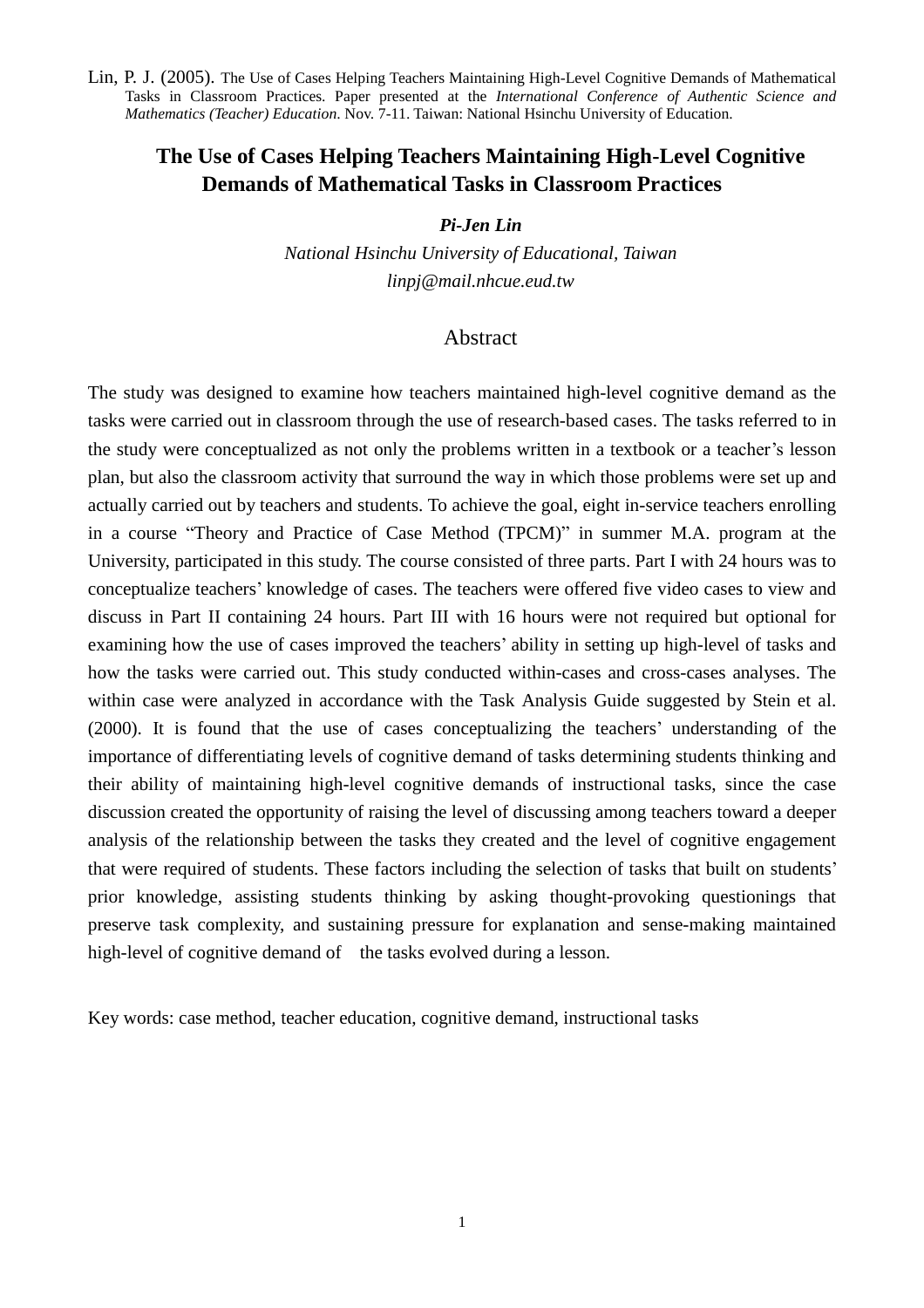#### **INTRODUCTION**

Case method can now be observed in a variety of teacher education and staff development programs in many countries (Dolk & den Hertog, 2001; Lin, 2002; Stein, Smith, Henningsen, & Silver, 2000; Silver, 1999). These studies focus on answering about what teachers learn from cases and how they learn it. These cases are performed for various purposes (Merseth, 1996). Cases can be dilemma-driven that used to practice problem solving in which the cases portray problematic situations that require problem identification, analysis, and decision-making (Kleinfeld, 1992). Exposure to the dilemma-driven cases aims to help teachers (1) realize that teaching is an inherently dilemma-ridden enterprise and (2) learn how to think about the trade-offs involved in selecting one course of action over another. Besides, cases can be exemplars to establish the best practice or to make the effective teaching more public and available for others to analyze and review (Sykes & Bird, 1992). It aims to assist teachers to develop (1) an understanding of mathematical tasks and how their cognitive demands evolve during a lesson and (2) the skill of critical reflection on their own practice guided by reference to a framework based on these ideas (Stein, et al., 2000).

These studies on cases used in teacher education agree that cases help teachers increasing their awareness of students'learning and becoming more reflective practitioners. These studies also show that cases teach more effectively than traditional expository approaches to teaching since cases reflect real situations and pose problems and challenges for teachers (Barnett, 1998). However, these studies do not indicate that how the use of cases increases teachers'awareness of different levels of cognitive demands of mathematical tasks resulting in students'different thinking. Thus, helping teachers learn to differentiate levels of cognitive demand of instructional tasks through the use of case becomes the purpose of the study reported here.

# **TASK ANALYSIS GUIDE FOR COGNITIVE DEMAND OF INSTRUCTIONAL TASKS**

What is the role of the cognitive demands of instructional tasks playing student learning? Student learning is not simply created the opportunity by putting students into groups or by placing manipulatives in front of them. Rather, it is the level of thinking in which students engage determines what they will learn. For instance, tasks that require students to perform a memorized procedure lead to low-level thinking; tasks that stimulate students to make purposeful connections to meaning lead to high-level thinking. Stein et al. (2000) differentiate four levels of cognitive demand of instructional tasks as memorization, procedures without connection, procedures with connection, and doing mathematics. They also provide task analysis guide served as a scoring rubric for each level of cognitive demand (as seen in Table 1).

All tasks are not created equal, that is, different tasks require different levels of student thinking. Although it is important to determine the level of cognitive demand of a task, it could be happened that low-level tasks to be identified as high-level such as acquiring the use of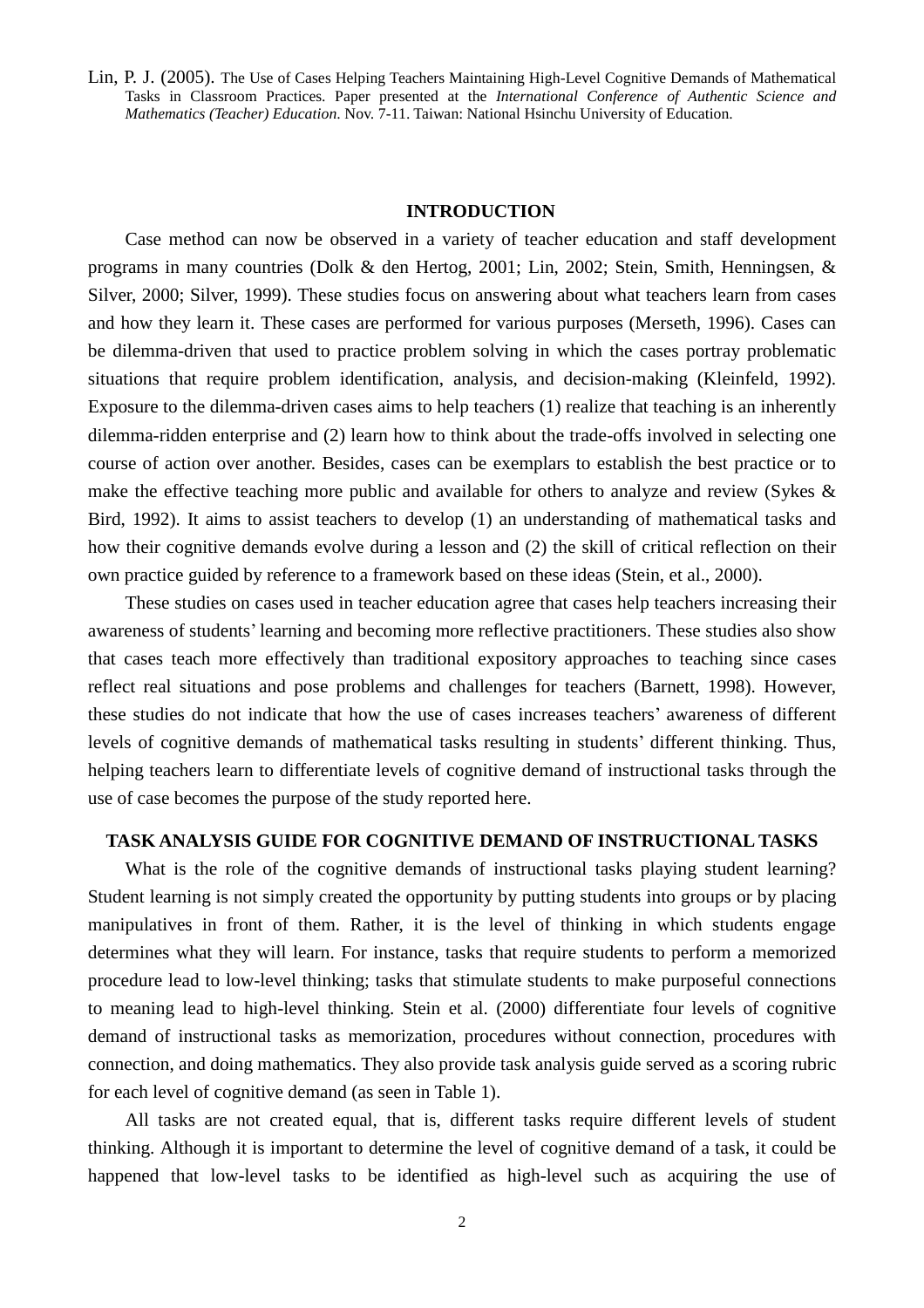manipulatives and using real-world contexts. It is also possible for tasks to be designated low-level when in fact they should be considered high-level.

Being aware of the cognitive demands of tasks is a central role in selecting or creating instructional tasks matching to instructional objectives. For example, if a teacher wants students to learn how to justify or explain their solution processes, she should select a task that is deep and rich enough to afford such opportunities. The cognitive demands of tasks can be changed during a lesson. Although starting with high-level task does not guarantee student engagement at a high-level (Stein, Grover, & Henningsn, 1996). As suggested in Stein et al.'s Mathematical Tasks Framework (2000), tasks are seen as passing through three phases: First, as they appear in curricular or instructional materials or as created by teachers; Next, as they are set up or announced by the teachers in the classroom; and finally, as they are carried out by students. All of these, but especially the third phase are viewed as important influences on what students actually learn. This framework indicates that simply selecting and beginning a lesson with a high level task did not guarantee that students would actually think and reason in cognitive complexly ways. What factors would reduce the level of cognitive demand of a task once it is implemented into classroom?

Table 1 The Task Analysis Guide (Stein et al., 2000, p.16)

# *Lower-Level Demands Higher-Level Demands*

#### **1. Memorization Tasks 3. Procedures with Connections Tasks**

- involving reproducing previous learned facts, rules, formula, or definitions.
- $\triangleright$  cannot be solved using procedures because a  $\triangleright$ procedure does not exist or because the time frame in which the task is being completed is too short to use a procedure.
- $\triangleright$  are not ambiguous -such tasks involve what is to be  $\triangleright$ reproduced is clearly and directly stated.
- $\triangleright$  have no connection to the meaning that underlie the facts, rules, formula, or definitions being learned.

#### **2. Procedures Without Connection Tasks 4. Doing Mathematics Tasks**

- are algorithmic. Use of the procedure is either specifically called for or its use is evident based on prior instruction.
- > require limited cognitive demand for successful completion. There is little ambiguity about what needs to be done and how to do it.
- $\triangleright$  have no connection to the meaning that underlie the procedure being used.
- $\triangleright$  Require no explanation, or explanations that focus  $\triangleright$ solely on describing the procedure that was used.

- $\triangleright$  focus students' attention on the use of procedures
- for the purpose of developing deeper understanding.
- are represented in multiple representations. Making connections among multiple representations help to develop meaning.
- require some degree of cognitive effort. Students need to engage with the conceptual ideas that underlie the procedures in order to successfully complete the task and develop understanding.

- require complex thinking (there is not a predictable pathway explicitly suggested by the task or work-out example).
- > require students to access relevant knowledge and make appropriate use of them in working through the task.
- require students to explore and understand the nature of mathematical concepts or relationships.
	- require considerable cognitive effort and may involve some level of anxiety for the student due to the unpredictable nature of the solution process required.

This is not to suggest that all tasks used by a teacher should engage students in high-level cognitive demand. However, to meet need of the innovative curriculum that is emphasized on reasoning, problem solving, and mathematical communication, students need opportunities to engage with tasks that lead to deeper, more generative understanding with respect to the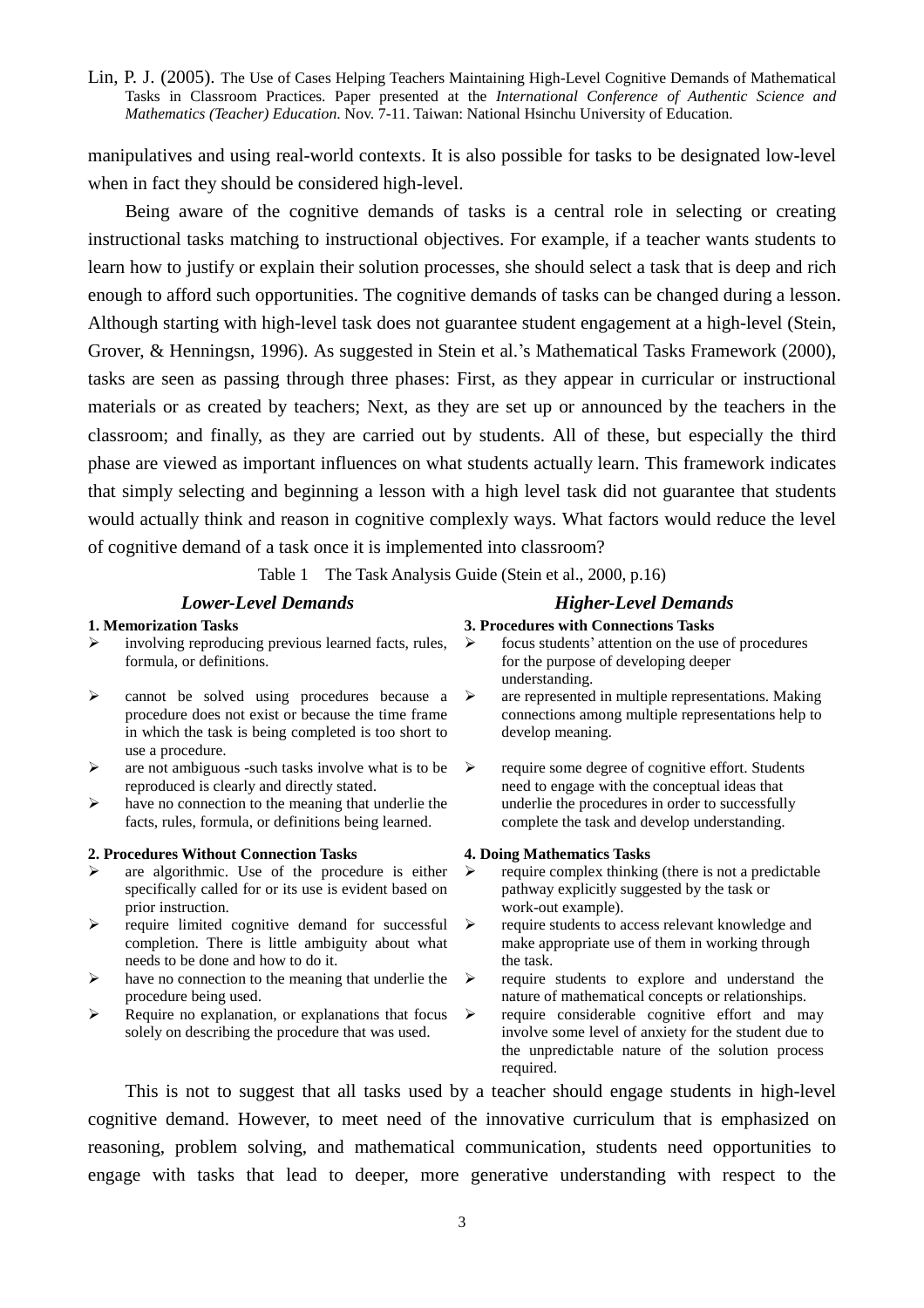mathematical concepts. Moreover, how can a teacher educator help teachers to provide such an opportunity to students engaging in instructional tasks that are indeed implemented in such a way that students thought in complex and meaningful ways? Stein and his colleagues (2000) suggest that the use of cases can be a device to play this mediating function. Their studies show that teachers become sensitive to important cues in teaching episodes (e.g., Was the teacher tuned into students' needs?). In addition, teachers learn how to interpret those cues as influences on students' opportunities to engage productively with tasks. They explain that once teachers begin to view cases of various patterns of instructional tasks, they can begin to reflect on their own practice through the lens of the cognitive demands of tasks.

Thus, this study was intended to examine how teachers maintained high-level cognitive demand as the tasks were carried out through the use of research-based cases. Here, the research-based cases are featured by they are real-context teaching, they are based on valid research, they are potential to initiate critical discussion by users, they are constructed by classroom teachers and the researchers, they are able to provide vicarious experience, and the instructor in each case can be invited to participate the case discussion for articulating the context of the case teaching. The tasks referred to the study are conceptualized as not only the problems written in a textbook or a teacher'slesson plan, but also the classroom activity that surround the way in which those problems are set up and actually carried out by teachers and students.

# **METHOD**

#### **Participants**

Eight teachers, enrolling in a course called "Theory and Practice of Case Method (TPCM)"in summer M.A. program at the University, participated in this study. All participants were in the first year study of their Master degree program. Six participants were female and two were males. Three teachers (T1, T2, T3) were experienced teachers with at least 10 years of teaching experience. Three teachers (T4, T5, T6) had 5 to 10 years of teaching experience and two teachers (T7, T8) had less than 5 years of teaching experience.

#### **Settings**

This study was intended to support in-service teachers in bringing recommendation of innovative curriculum into classroom practices through the use of cases. The cases presented in a video form were integrated into the TPCM course. The weekly 2 three-hour TPCM course continuing for 48 hours consists of three parts. Part I consisting of 24 hours, reading book chapters and empirical papers were to enrich the teachers'knowledge about cases and introducing the use of reflective mathematics journals. Then, it was followed by Part II containing 24 hours that was designed to help teachers to learn to provide students with increased opportunities for high-order thinking. During this part, the teachers were offered with five research-based cases from which were conducted by the researcher and a group of classroom teachers. After viewing a video case, each case was immediately discussed in small groups and then discussed in whole class. In Part III,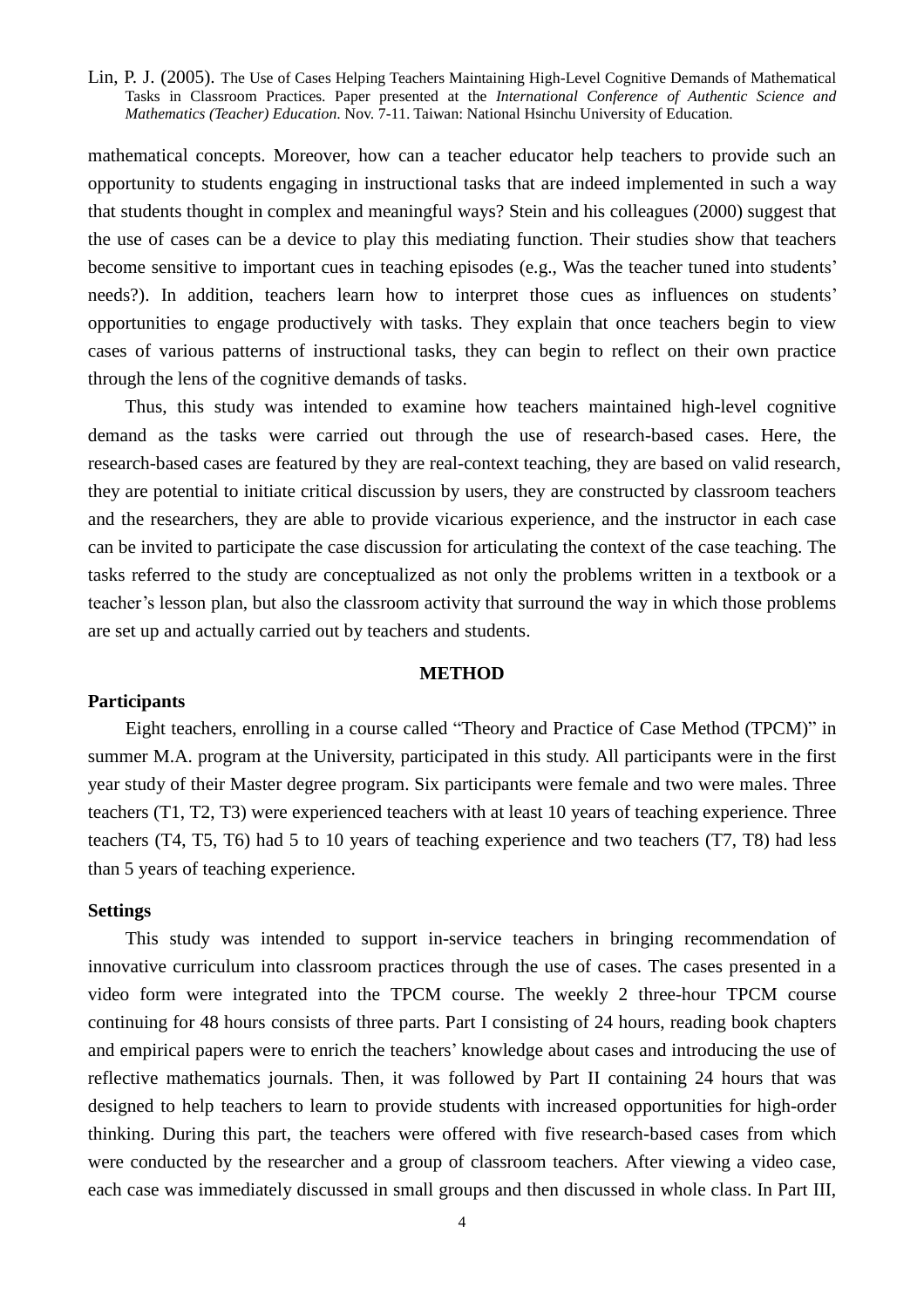teachers took turns observing each other during actual classroom instruction in the school semester after they ended the summer course. The activities of Part III containing 16 hours was to examine how the use of research-based cases improved the teachers'ability in setting up high-level instructional tasks and how the tasks were carried out. The activities of Part III were not required but optional, because some of the teachers did not teach mathematics during the year.

#### **Videotaped Cases**

Five video cases were utilized as an object of shared discussion in the course, since videotapes allowed teachers to watch and re-watch a segment, trying to discern exactly what was going on as students worked on a particular task. One of the five videotapes, "Is 2 units of  $\frac{1}{7}$  e  $\frac{1}{7}$  equals to  $\frac{2}{7}$  ?",  $\frac{2}{7}$  ?", was an example to illustrate what a case looks like. The case is relevant to third graders'difficulty with understanding about "2 units of  $\frac{1}{7}$  e  $\frac{1}{7}$  equals to  $\frac{2}{7}$ ". The video case contains a fragment has 12 minutes in length. The focuses zoomed at the tasks, students'various solutions strategies, and dialogues of students and teachers.



#### **Case Discussion Session**

We usually began the case discussion with small groups of four and then move on to a discussion involving the entire class. The viewing a video was immediately followed by the case discussion lasting for two and half hours. The author was the instructor of the TPCM and was the facilitator of the case discussion. The author was also a member of those who involved in the case construction. Thus, the author knew very well about the context of the case. However, the author did not provide the participants extra information such as guiding question, even though they asked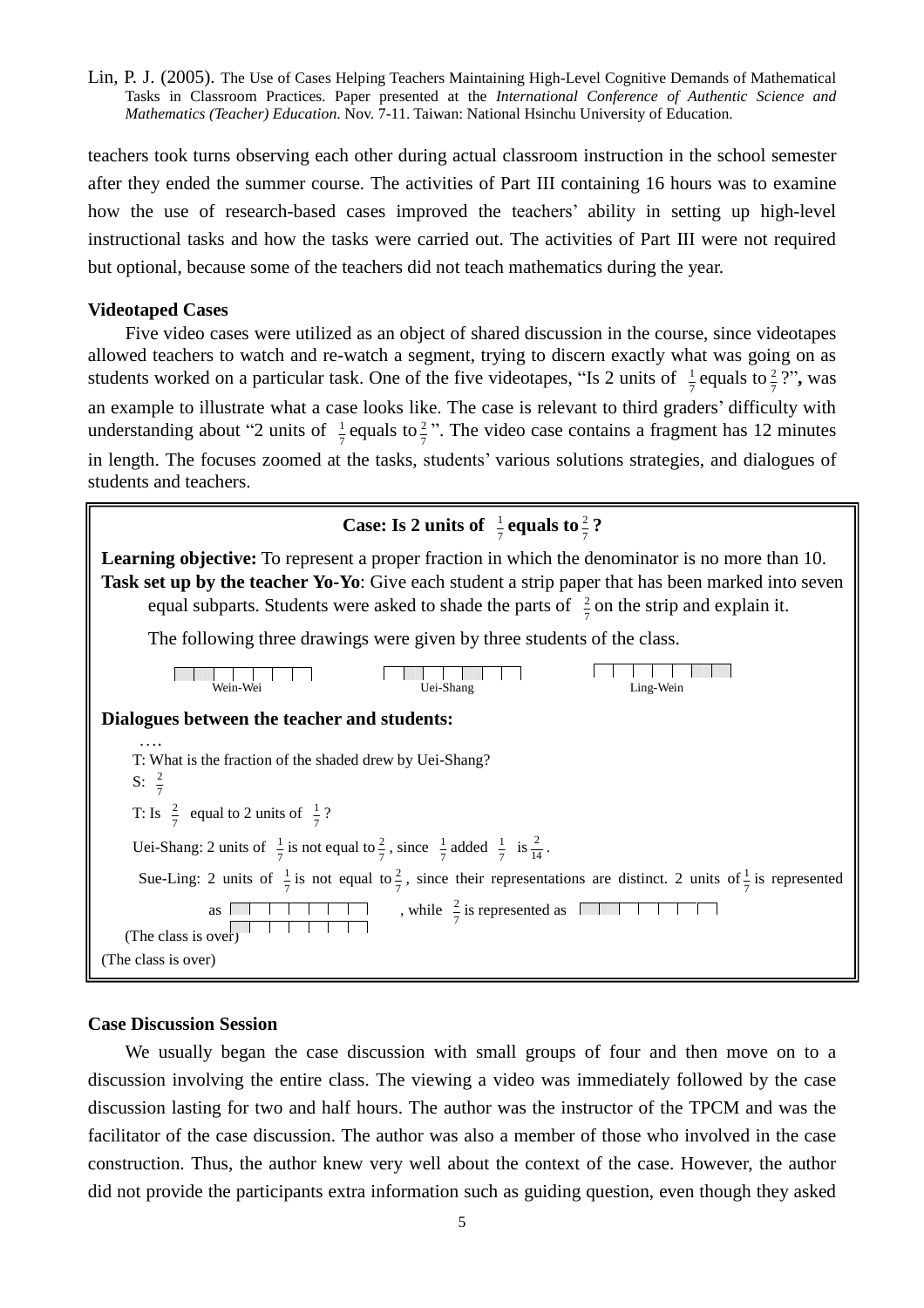about the students'preconception or teacher's goals. The questions they asked became the central issues of the case discussion. The intention of the case was to encourage the participants to identify how mathematical tasks differ with respect to levels of cognitive demand. In video discussion, the participants were asked to answer the following questions: (1) what is the main mathematical idea in the case? (2) Which level of cognitive demand of the instruction task would you like to place in? Why did you do so? (3) What evidence is there that the students learn these ideas or that the difficulties students have in this case? (4) What pedagogical issues would you like to address for sharing with your colleagues? To answer these questions, the participants learned to identify different tasks resulting in different levels of and kinds of students' thinking. The answers to these questions will reveal the cognitive processes required to successfully complex the task.

#### **Data Collection**

Data for this study included case analysis of the video. These analyses were audio-taped and transcribed verbally. In addition, teachers were encouraged to write weekly reflective journals as one of the assignments of the course. The reflective journal was to help the participants to draw their attentions to what students are actually doing and thinking about during classroom lessons; rather than, paying too much attention to teachers themselves. This provides a measure of how their thinking has changed as a result of the case discussion. The data collected from Part III of the course also included classroom observations. Four lessons were observed from four of the participants who taught mathematics during the year. The classroom observations were videotaped and audio-taped and transcribed verbally.

This study conducted within case analyses and cross-case analyses to examine how the teachers learned about the cognitive demands from video research-based cases carried out in classrooms. Cross-case analyses were conducted to identify similarities across cases, differences among them, and overall patterns. Due to the space limit, only one of the four lessons relevant to fraction was analyzed to document how the teacher maintained the level of cognitive demands of students thinking.

# **RESULT**

The results of the study includes the responses the teachers made to the questions raised during video discussion and high-level instructional tasks the teachers set up were evolved in a lesson.

#### **Reflection to the Video Case**

The answers the teachers responded to the question "what is the main mathematical idea in the case?" included conceptualizing the meaning of fraction (CM), transformation between representations of fraction (TR), and linking the relationship between iteration of unit fraction and fraction in part-whole model (LR).

Excepting the teacher T1, all other three teachers described that the case is relevant to conceptualizing the fraction concept. Nevertheless, they were not aware of differentiating the iteration of unit fraction, such as "2 units of  $\frac{1}{7}$  e  $\frac{1}{7}$  equal to  $\frac{2}{7}$  "or " $\frac{2}{7} = \frac{1}{7} + \frac{1}{7}$ " and a nonunit fraction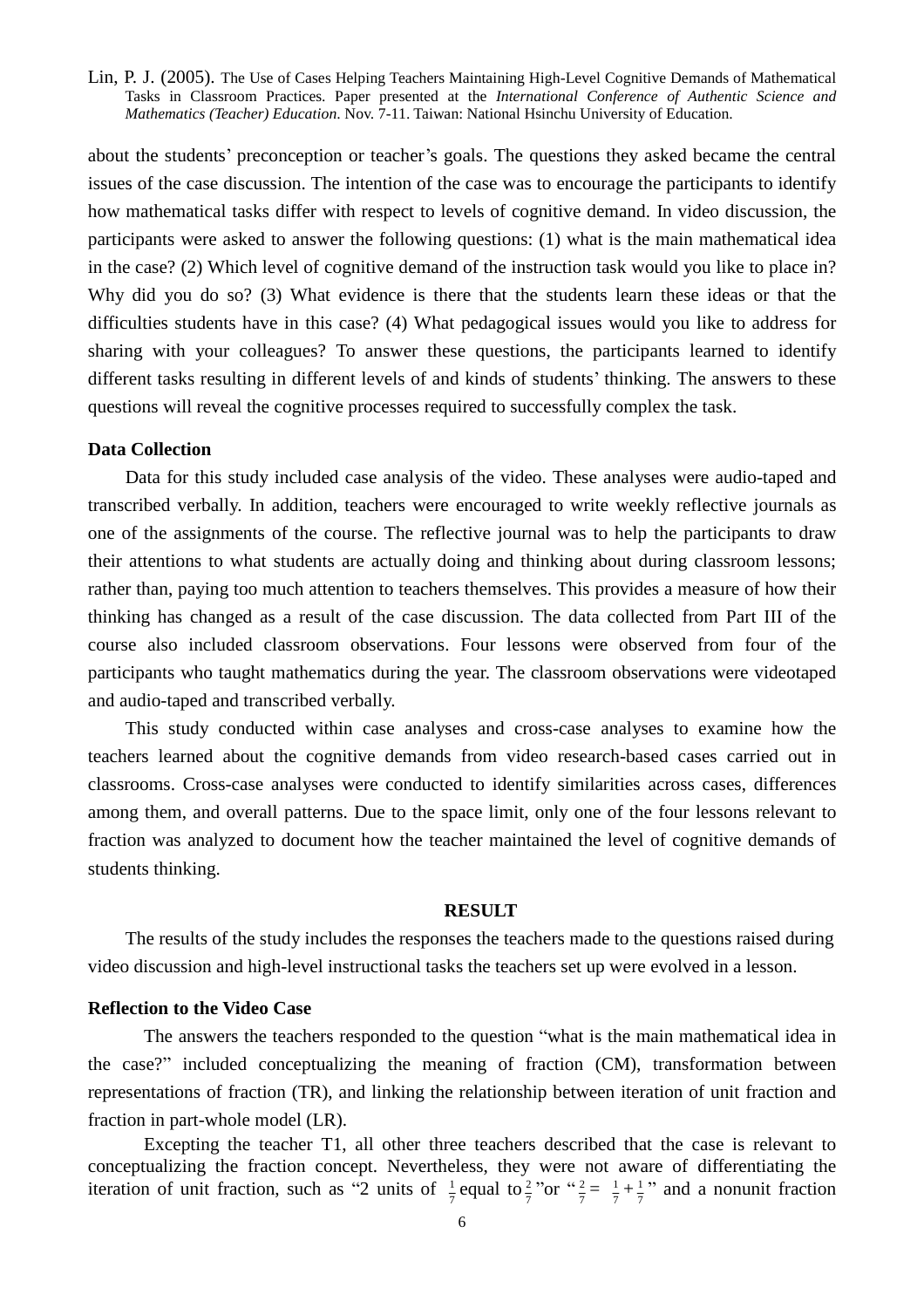from a part-whole model perspective  $(e.g., \frac{2}{7})$  $\frac{2}{5}$  is 2 parts of seven equal-size parts) and making the connection between an iterating unit fraction and a non-unit fraction.

It is found that the teachers did not always agree with each other on how tasks should be categorized, but that both agreement and disagreement provide the opportunity for conceptualizing the fraction teaching. However, they have an agreement to the fraction case as a doing mathematics task. For example, the four teachers (T1, T2, T4, T7) in one group described that the task was featured as follows. (1) It requires an explanation. (2) It is not textbook-like. (3) It involves multiple representations including the transforms from verbal to manipulatives and to diagram. (4) There is no predicable pathway suggested by the task. (5) It requires complex thinking. The other four teachers (T3, T5, T6, T8) in one group added two more features. The task activates students' misconception of  $\frac{1}{7} + \frac{1}{7} = \frac{2}{14}$  and makes connections between iteration of unit fraction and a nonunit

fraction with part-whole model (e.g., two-sevenths  $\frac{2}{7}$  $\frac{2}{7}$  is equal to  $\frac{1}{7} + \frac{1}{7}$  $\frac{1}{2}$ ). Table 2 summarizes the

| responses the teachers distributed in two different groups answered to the case. |  |
|----------------------------------------------------------------------------------|--|
|----------------------------------------------------------------------------------|--|

|                   | Main ideas            | Level of cognitive<br>demand | Features                                                                                                                   | Students learned & difficulties                                                               |
|-------------------|-----------------------|------------------------------|----------------------------------------------------------------------------------------------------------------------------|-----------------------------------------------------------------------------------------------|
| T1, T2,<br>T4, T7 | <b>CM</b><br>TR<br>LR | Doing mathematics            | • requires an explanation<br>• involves multiple representations<br>• no predicable pathway<br>• requires complex thinking | • shaded in separate areas<br>perceptual distractors<br>• partitioning odd parts for students |
| T3, T5,<br>T6, T8 | <b>CM</b><br>TR       | Doing mathematics            | • activates students' misconception<br>• makes connections between<br>fraction meanings                                    | • shaded in separate areas<br>• perceptual distractors                                        |

Table 2 Responses Each Teacher Answered to Each Question

The teachers stated that they have learned from the case teacher of the video in creating the task for provoking to students'difficulties and misconceptions. The eight teachers perceived the effect of perceptual distractors. They were surprised to find out students'difficulty in deciding the fraction  $\frac{2}{7}$  while the partitioning line in the diagram was missing. The missing line represented a significant perceptual distractor for students. It is hard for third graders mentally "put in" the line. Besides, they were shocked in students' difficulty with agreement with "2 units of  $\frac{1}{7}$  e  $\frac{1}{7}$  equal to  $\frac{2}{7}$ ", since the students agreed that "2 units of  $\frac{1}{7}$ "  $\frac{1}{5}$  is represented as  $\sqrt{1 + 1 + 1}$ , rather than represented as  $\Box$   $\Box$   $\Box$   $\Box$   $\Box$  Although they recognized students' difficulty in deciding 2 units of  $\frac{1}{7}$  $\frac{1}{7}$  equivalent to  $\frac{2}{7}$ , t  $\frac{2}{5}$ , they were not able to make further suggestion to solve the instructional puzzle, excepting the teacher T3. T3 stated that it is not unusual that the third-grade students had the difficulty with understanding "2 units of  $\frac{1}{7}$ e  $\frac{1}{7}$  equal to  $\frac{2}{7}$ ". This became an evidence for ensuring the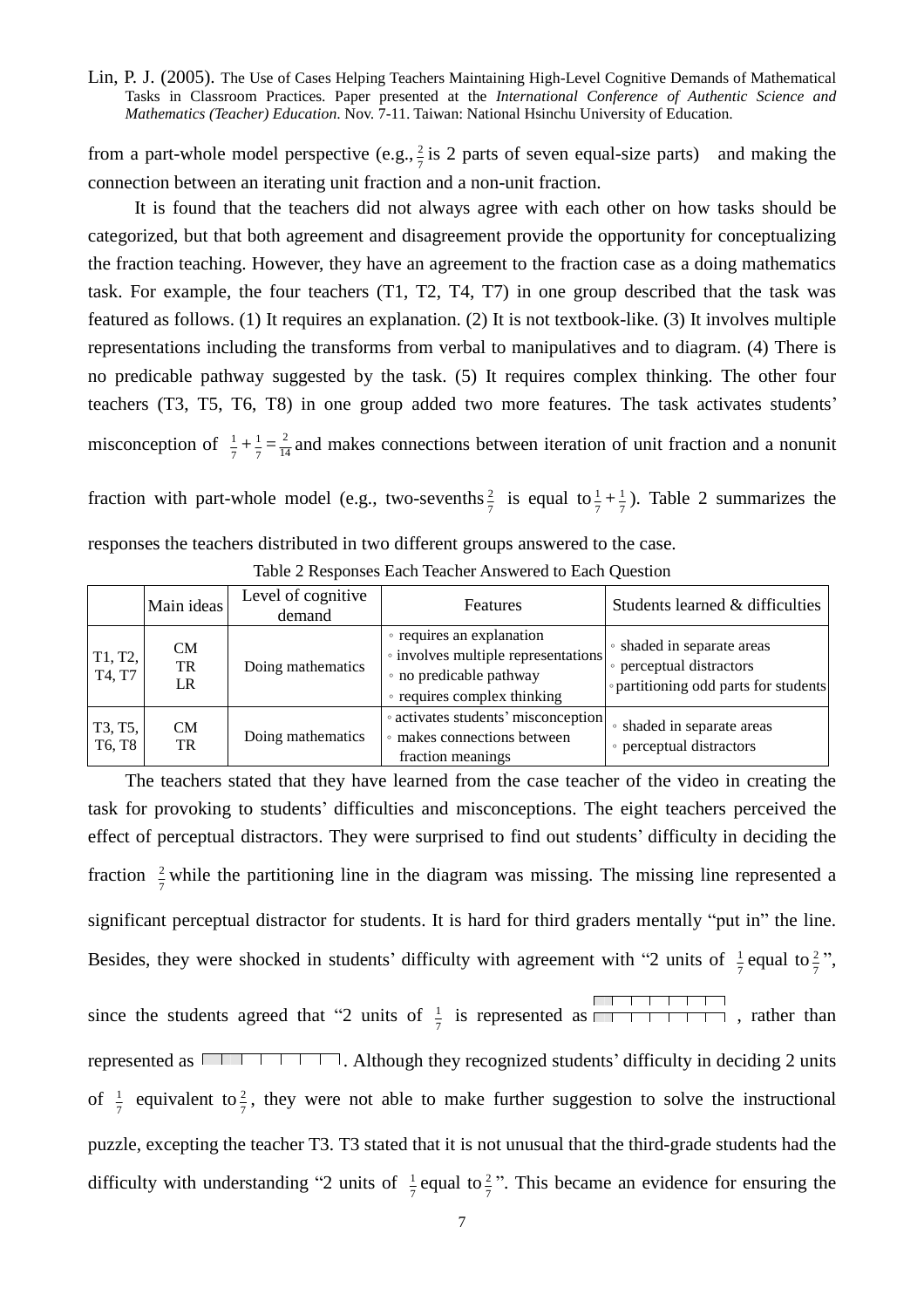iteration of unit-fraction to be learned in the fourth grade curriculum.

Through case discussion, some of the teachers were aware of the importance of consolidating fraction concept by shading in two separate areas instead of two successive areas in a rectangle. The two teachers (T3 & T5) appreciated with the case teacher partitioning 7 parts in a strip for third-graders already. As a result, students were not distracted by partitioning 7 parts, but they easily paid attention to shading 2 parts in 7 parts. T4 reflected to her previous teaching and said that she spent much time in partitioning the odd-numbered partitions.

#### **Effect of Using Cases on Maintaining High-Level Cognitive Demand of the Tasks**

As ending the TPCM course, each teacher was encouraged to implement what (s)he learned into classroom practice in a school semester year. The evolution of tasks during a lesson taught by T1 is discussed here only. T1 was a sixth grade teacher. In the lesson, the teachers T2, T4, and T7 observed T1's lesson together. The lesson is relevant to ordering fractions. Six graders have learned ordering fractions with same denominator fractions.

In the lesson (as seen in the video), T1 gave students four pairs fractions to decide which is greater. The four pairs  $(\frac{1}{5} \nu s. \frac{1}{7})$  $\frac{1}{5}$  vs.  $\frac{1}{7}$  ;  $\frac{5}{16}$  vs.  $\frac{5}{9}$  $rac{5}{16}$  vs.  $rac{5}{9}$  $rac{5}{16}$  vs.  $rac{5}{9}$ ;  $rac{4}{9}$  vs.  $rac{8}{12}$  $\frac{4}{9}$  vs.  $\frac{8}{12}$  $\frac{4}{9}$  vs.  $\frac{8}{12}$  ;  $\frac{11}{12}$  vs.  $\frac{14}{15}$  $\frac{11}{12}$  vs.  $\frac{14}{15}$  $\frac{11}{12}$  vs.  $\frac{14}{15}$ ) have four basic types: unit fractions, fractions with same numerator or same denominator, and fractions with different numerators and denominators. The four teachers including T1, the instructor of the lesson, focused on the discussion about the cognitive demands of the tasks.

### *The Setup Phase*

This phase includes T1's communication to her students regarding they were expected to decide which of the fractions is greater and how they were expected to compare them. Each student was told to start to work on it and wrote individual solution on each whiteboard.

T2 and T4 identified these four pairs fractions as "procedure with connection", while T7 identified them as low-level demands. T7 claimed that the four pairs of fractions were not involving in problem contexts and they were focused on producing correct answers rather than developing mathematical understanding. Conversely, T4 suggested that T1 purposely changed the tasks with different types of fraction from the textbook for developing students'multiple strategies, so that these tasks required high-level demands. T2 commented that T1 designed intentionally the numerals of numerator and denominator between two fractions for developing students'various strategies rather than emphasizing on the algorithm.

# *The Implementation Phase*

In the study, the implementation phase starts as soon as students began to work on the task and continued until T1 and her students turned their attention to a new task. Both T2 and T4 agreed the tasks set up by TI standing at the cognitive level of "procedure with connection". Analyses suggested five or six different strategies were used by the TI students for the four types of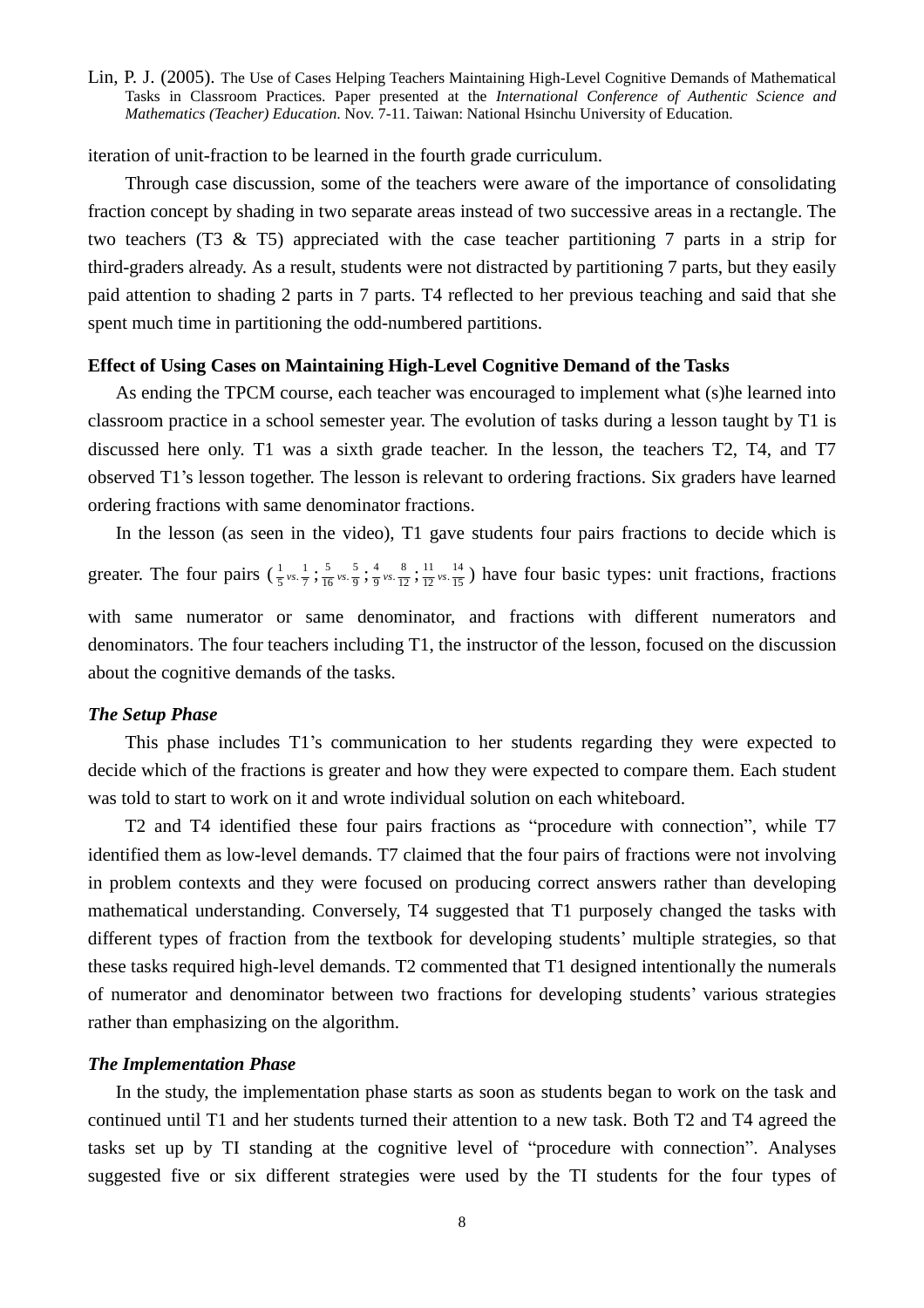conditions. The majority of these was valid strategies and in some way recognized the relative contribution of both numerator and denominator to the overall size of the fraction.

For instance, students used two strategies to compare  $\frac{1}{5}$  vs.  $\frac{1}{7}$  $\frac{1}{5}$ <sub>*vs*  $\frac{1}{7}$ </sub>. One is referred to unit fraction. Students realized that there is an inverse relation between the number of parts into which the whole is divided and the resulting size of each part, so that  $\frac{1}{5} > \frac{1}{7}$  (as Figure 1a). The other strategy is to make into a same denominator from two different denominators. In this case, finding  $\frac{1}{5} = \frac{1}{5\times7}$ *x*  $\frac{x}{x^7}$ , 7  $\frac{1}{7} = \frac{1 \times 5}{7 \times 5}$ *x*  $\frac{x}{x^5}$  as the first step, then  $\frac{7}{35}$  is greater than  $\frac{5}{35}$  (as Figure 1b).



#### Figure 1a



#### Figure 1b

It was then followed by the second problem "comparing  $\frac{5}{16}$  vs.  $\frac{5}{9}$  $\frac{5}{16}$  vs.  $\frac{5}{9}$  ". Most of the students still used two previous strategies, partitioning and finding a same denominator. They also developed a new strategy by comparing each to a common third number (usually  $\frac{1}{2}$  or 1) and were successfully in order the given fractions. For instance, one of the students used "half of 16 is 8, bigger than 5 and half of 9 is 4.5, less than 5. Thus,  $\frac{5}{16}$  is less than  $\frac{1}{2}$  and  $\frac{5}{9}$  is greater than  $\frac{1}{2}$ , seen as Figure 2a. To this problem, TI attempted to reduce the use of common denominator, since the product of16x5 is too big to getting correct answer. TI expected students to learn various strategies and each strategy can be applied in a suitable situation. She pointed to Su-Jing's solution and had the following

conversation with her.

T1: How did you change the number  $\frac{5}{16}$  into  $\frac{45}{126}$ ?

Su-Jing: I used the fraction  $\frac{5}{16}$  with denominator and numerator multiplying 9 and got the answer  $\frac{45}{126}$ .

T1: Why did 16 change into 126?

Su-Jing: I made a calculation error. It should be 144.

T1: Did all of you think it is a good strategy to find the common denominator? Students: No.



Moving on to the third problem "Order  $\frac{4}{9}$  vs.  $\frac{8}{12}$  $\frac{4}{9}$  vs.  $\frac{8}{12}$  ", the two fractions with different numerators and Figure 2a

denominators are getting harder for students. In this case, students focused only on the numerator or only on the denominator and as a result made incorrect conclusions.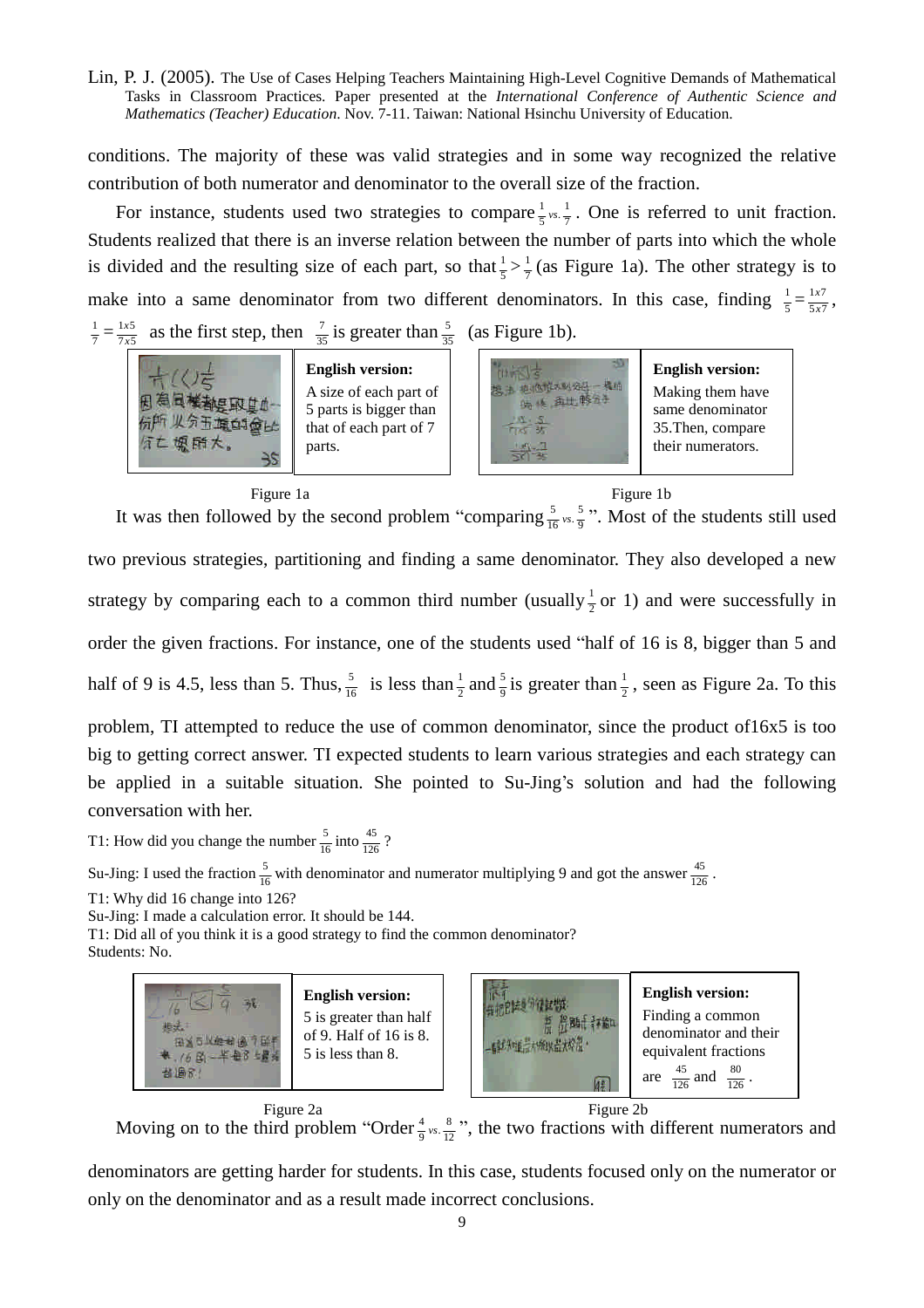We found that T1 encouraged students solved successfully the problem by either using reference point  $\frac{1}{2}$  (as Figure 3a), or finding a common denominator requires finding  $\frac{4x^4}{9x^4}$ *x*  $\frac{x^4}{x^4}$  equivalent to  $\frac{4}{9}$  and  $12x3$  $8x3$ *x*  $\frac{x^3}{x^3}$  equivalent to  $\frac{8}{12}$  with the same denominator 36 (as Figure 3b) or finding the same numerator 4 requires finding  $\frac{4}{6}$  equivalent to  $\frac{8}{12}$  and then ordering  $\frac{4}{6}$  and  $\frac{4}{9}$  (as Figure 3c), or finding the same numerator 8 requires finding  $\frac{8}{18}$  equivalent to  $\frac{4}{9}$  and then ordering  $\frac{8}{18}$  and  $\frac{8}{12}$  (as Figure 3d).



These analyses indicated that during the implementation phase, both T1 and her students were viewed as important contributors to how tasks were carried out. T1 questioning to students or asking follow-up questions was relied on what her students worked on the task. We found out the ways and extent to which T1 supported students' thinking was a crucial ingredient of maintaining high-level tasks. In this lesson, TI promoted deeper levels of understanding by consistently asking students to explain how they were doing about the problems. After discussing, T7 finally had a commitment to TI maintaining the tasks at the level of procedure with connections. These tasks evolved during the lesson involved multiple strategies, required an explanation, and connected procedures to meaning.

#### **CONCLUSION**

The study concluded that the use of cases improved teachers'awareness of the importance of differentiating levels of cognitive demand of tasks determining students thinking. The case discussion created the opportunity of raising the level of discussing among teachers toward a deeper analysis of the relationship between the tasks they created and the level of cognitive engagement that were required of students. However, achieving complete consensus on the each task was not the intention of the case discussion of the study.

Besides, the effect of using cases on teacher's thinking about teaching, it is found that there were usually many support factors present in teachers'classrooms. These factors including the selection of tasks that built on students'prior knowledge, assisting students thinking by asking thought-provoking questionings that preserve task complexity, and sustaining pressure for explanation and sense-making maintained high-level of cognitive demand of the tasks evolved during a lesson. However, it could be happened that the cognitive demands of tasks declined during the implementation phase. The factors of declining the cognitive demands of the tasks in classroom could be a further analysis for the further study.

#### **REFERENCE**

Barnett, C. S. (1998). Mathematics teaching cases as a catalyst for informed strategic inquiry.